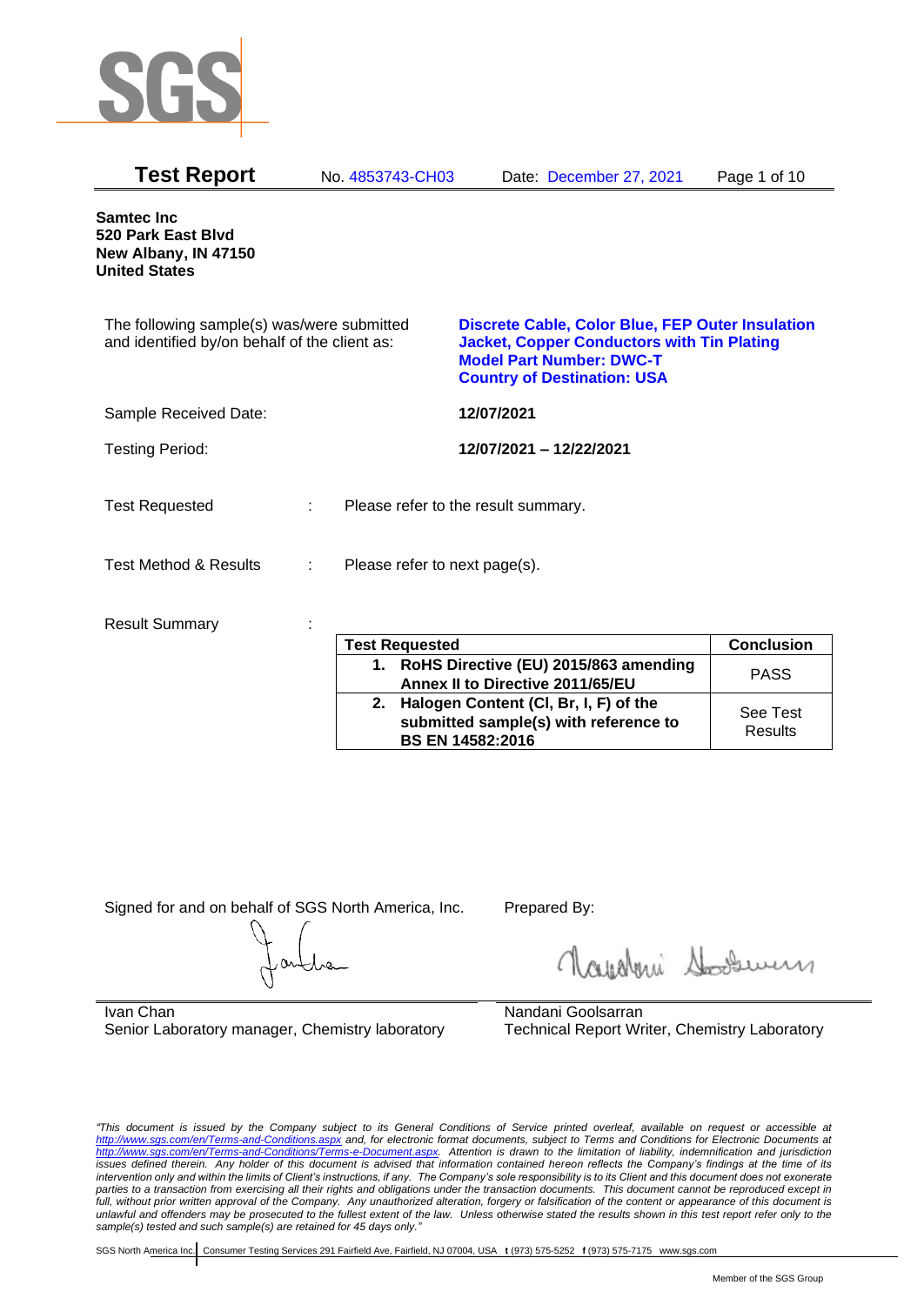

# **Test Report** No. 4853743-CH03 Date: December 27, 2021 Page 2 of 10

### **1. RoHS Directive (EU) 2015/863 amending Annex II to Directive 2011/65/EU**

**Testing was done at an SGS Affiliate Laboratory:**

Test Part Description :

| Specimen<br>No. | <b>SGS Sample ID</b>             | <b>Description</b>                                      |
|-----------------|----------------------------------|---------------------------------------------------------|
| 1.              | HKT21-061819.005                 | Blue soft plastic w/ white printing - FEP outer jacket. |
| 2.              | HKT21-061819.006                 | Metal w/ silvery plating (base: coppery metal) - Copper |
|                 | conductor with tin plating.      |                                                         |
| Remarks:        |                                  |                                                         |
|                 | $(1)$ 1 mg/kg = 1 ppm = 0.0001%  |                                                         |
|                 | (2) MDL = Method Detection Limit |                                                         |
|                 | $(3)$ ND = Not Detected ( < MDL) |                                                         |

 $(4)$  "-" = Not Regulated

### **RoHS Directive (EU) 2015/863 amending Annex II to Directive 2011/65/EU.**

Test Method : With reference to IEC 62321-4:2013+A1:2017, IEC62321-5:2013, IEC62321-7-2:2017, IEC62321-6:2015 and IEC62321-8:2017, analyzed by ICP-OES, UV-Vis and GC-MS. (Decision Rule: please refer to appendix 1: Category 1).

| Test Item $(s)$               | Limit | Unit   | MDL.                     | 005.      |
|-------------------------------|-------|--------|--------------------------|-----------|
| Cadmium (Cd).                 | 100   | mg/kg. | $\mathbf{2}$             | ND.       |
| Lead (Pb).                    | 1,000 | mg/kg. | $\overline{c}$           | <b>ND</b> |
| Mercury (Hg).                 | 1,000 | mg/kg. | $\mathbf{2}$             | <b>ND</b> |
| Hexavalent Chromium (Cr(VI)). | 1,000 | mg/kg. | 8                        | ND        |
| Sum of PBBs.                  | 1,000 | mg/kg. | $\overline{\phantom{a}}$ | ND        |
| Monobromobiphenyl.            |       | mg/kg. | 5                        | ND.       |
| Dibromobiphenyl.              |       | mg/kg. | 5                        | ND        |
| Tribromobiphenyl.             |       | mg/kg. | 5                        | ND        |
| Tetrabromobiphenyl.           |       | mg/kg. | 5                        | <b>ND</b> |
| Pentabromobiphenyl.           |       | mg/kg. | 5                        | ND        |
| Hexabromobiphenyl.            |       | mg/kg. | 5                        | ND.       |
| Heptabromobiphenyl.           |       | mg/kg. | 5                        | ND        |
| Octabromobiphenyl.            |       | mg/kg. | 5                        | <b>ND</b> |
| Nonabromobiphenyl.            |       | mg/kg. | 5                        | ND        |
| Decabromobiphenyl.            |       | mg/kg. | 5                        | ND        |
| Sum of PBDEs.                 | 1,000 | mg/kg. | $\qquad \qquad -$        | ND        |
| Monobromodiphenyl ether.      |       | mg/kg. | 5                        | ND.       |
| Dibromodiphenyl ether.        |       | mg/kg. | 5                        | ND        |
| Tribromodiphenyl ether.       |       | mg/kg. | 5                        | ND        |

*"This document is issued by the Company subject to its General Conditions of Service printed overleaf, available on request or accessible at <http://www.sgs.com/en/Terms-and-Conditions.aspx> and, for electronic format documents, subject to Terms and Conditions for Electronic Documents at [http://www.sgs.com/en/Terms-and-Conditions/Terms-e-Document.aspx.](http://www.sgs.com/en/Terms-and-Conditions/Terms-e-Document.aspx) Attention is drawn to the limitation of liability, indemnification and jurisdiction issues defined therein. Any holder of this document is advised that information contained hereon reflects the Company's findings at the time of its intervention only and within the limits of Client's instructions, if any. The Company's sole responsibility is to its Client and this document does not exonerate parties to a transaction from exercising all their rights and obligations under the transaction documents. This document cannot be reproduced except in full, without prior written approval of the Company. Any unauthorized alteration, forgery or falsification of the content or appearance of this document is unlawful and offenders may be prosecuted to the fullest extent of the law. Unless otherwise stated the results shown in this test report refer only to the sample(s) tested and such sample(s) are retained for 45 days only."*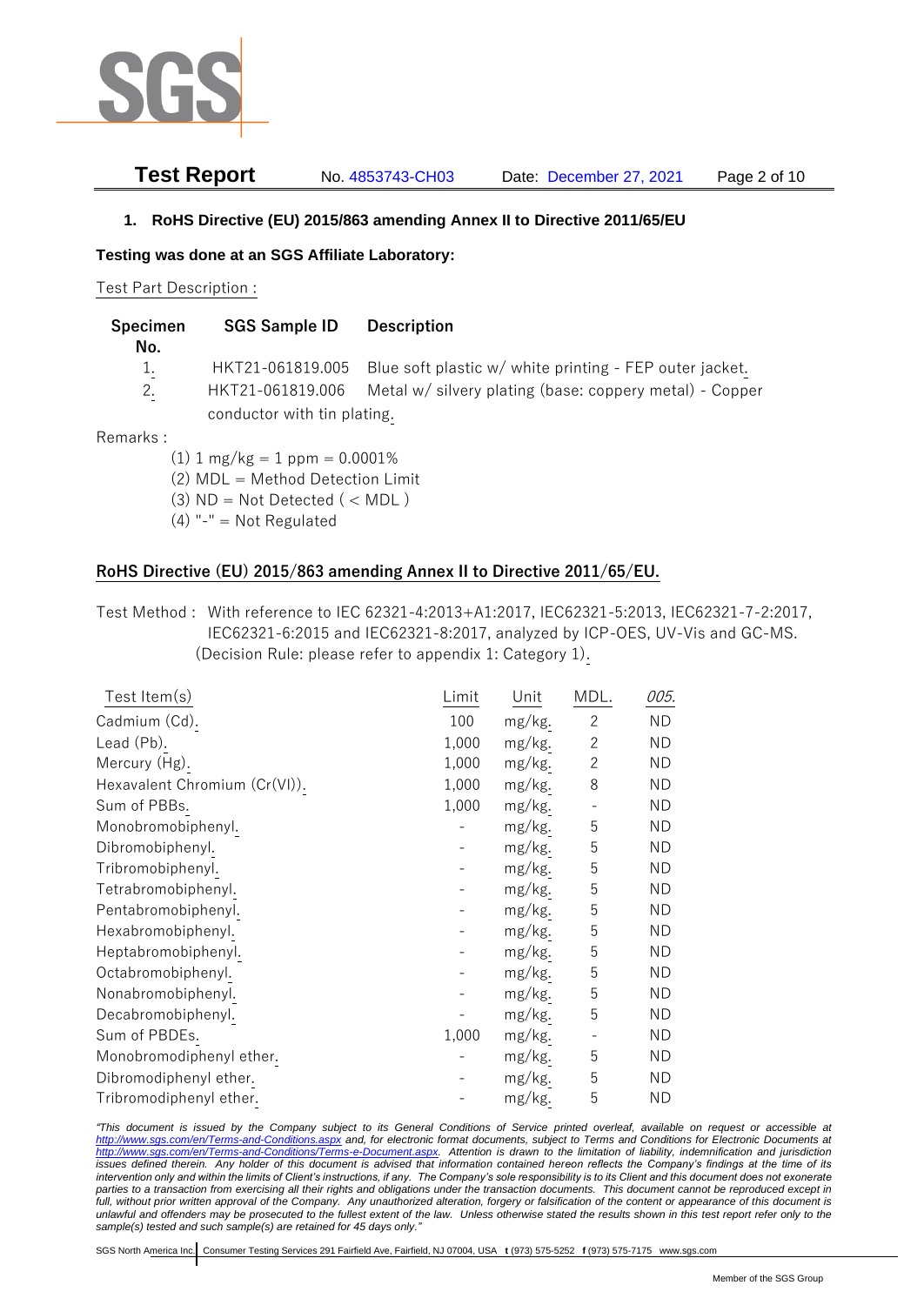

| <b>Test Report</b>                   | No. 4853743-CH03         |        | Date: December 27, 2021 |           | Page 3 of 10 |
|--------------------------------------|--------------------------|--------|-------------------------|-----------|--------------|
|                                      |                          |        |                         |           |              |
| Test Item $(s)$                      | Limit                    | Unit   | MDL.                    | 005.      |              |
| Tetrabromodiphenyl ether.            |                          | mg/kg. | 5                       | <b>ND</b> |              |
| Pentabromodiphenyl ether.            | $\overline{\phantom{a}}$ | mg/kg. | 5                       | ND        |              |
| Hexabromodiphenyl ether.             | $\overline{\phantom{a}}$ | mg/kg. | 5                       | ND        |              |
| Heptabromodiphenyl ether.            | $\qquad \qquad -$        | mg/kg. | 5                       | ND        |              |
| Octabromodiphenyl ether.             |                          | mg/kg. | 5                       | ND        |              |
| Nonabromodiphenyl ether.             | $\overline{\phantom{a}}$ | mg/kg. | 5                       | ND        |              |
| Decabromodiphenyl ether.             | $\overline{\phantom{a}}$ | mg/kg. | 5                       | ND        |              |
| Dibutyl Phthalate (DBP).             | 1,000                    | mg/kg. | 50                      | ND        |              |
| Benzylbutyl Phthalate (BBP).         | 1,000                    | mg/kg. | 50                      | ND        |              |
| Bis-(2-ethylhexyl) Phthalate (DEHP). | 1,000                    | mg/kg. | 50                      | ND        |              |
| Diisobutyl Phthalate (DIBP).         | 1,000                    | mg/kg. | 50                      | ND        |              |

Notes :

(1) The maximum permissible limit is quoted from RoHS Directive (EU) 2015/863. IEC 62321 series is equivalent to EN 62321 series [http://www.cenelec.eu/dyn/www/f?p=104:30:1742232870351101::::FSP\\_ORG\\_ID,FSP\\_LANG\\_](http://www.cenelec.eu/dyn/www/f?p=104:30:1742232870351101::::FSP_ORG_ID,FSP_LANG_ID:1258637,25) [ID:1258637,25.](http://www.cenelec.eu/dyn/www/f?p=104:30:1742232870351101::::FSP_ORG_ID,FSP_LANG_ID:1258637,25)

# **RoHS Directive (EU) 2015/863 amending Annex II to Directive 2011/65/EU.**

Test Method : With reference to IEC 62321-4:2013+A1:2017 and IEC62321-5:2013, analyzed by

ICP-OES. (Decision Rule: please refer to appendix 1: Category 1)

With reference to IEC62321-7-1:2015, analyzed by UV-Vis. (Decision Rule: please refer to appendix 1: Category 4).

| Test Item $(s)$                                    | Limit | Unit                      | MDL. | 006. |
|----------------------------------------------------|-------|---------------------------|------|------|
| Cadmium (Cd).                                      | 100   | mg/kg.                    |      | ND.  |
| Lead (Pb).                                         | 1.000 | mg/kg.                    | უ    | ND.  |
| Mercury (Hg).                                      | 1.000 | mg/kg.                    |      | ND.  |
| Hexavalent Chromium $(Cr(VI))\blacktriangledown$ . |       | $\mu$ g/cm <sup>2</sup> . | 0.10 | ND.  |

Notes :

(1) The maximum permissible limit is quoted from RoHS Directive (EU) 2015/863. IEC 62321 series is equivalent to EN 62321 series

[http://www.cenelec.eu/dyn/www/f?p=104:30:1742232870351101::::FSP\\_ORG\\_ID,FSP\\_LANG\\_](http://www.cenelec.eu/dyn/www/f?p=104:30:1742232870351101::::FSP_ORG_ID,FSP_LANG_ID:1258637,25) [ID:1258637,25](http://www.cenelec.eu/dyn/www/f?p=104:30:1742232870351101::::FSP_ORG_ID,FSP_LANG_ID:1258637,25)

(2)  $\blacktriangledown$  = a. The sample is positive for Cr(VI) if the Cr(VI) concentration is greater than 0.13  $\mu$ g/cm2. The sample coating is considered to contain Cr(VI)

b. The sample is negative for Cr(VI) if Cr(VI) is ND (concentration less than 0.10  $\mu$  g/cm2).

The coating is considered a non-Cr(VI) based coating

c. The result between 0.10  $\mu$  g/cm2 and 0.13  $\mu$  g/cm2 is considered to be

*<sup>&</sup>quot;This document is issued by the Company subject to its General Conditions of Service printed overleaf, available on request or accessible at <http://www.sgs.com/en/Terms-and-Conditions.aspx> and, for electronic format documents, subject to Terms and Conditions for Electronic Documents at [http://www.sgs.com/en/Terms-and-Conditions/Terms-e-Document.aspx.](http://www.sgs.com/en/Terms-and-Conditions/Terms-e-Document.aspx) Attention is drawn to the limitation of liability, indemnification and jurisdiction issues defined therein. Any holder of this document is advised that information contained hereon reflects the Company's findings at the time of its intervention only and within the limits of Client's instructions, if any. The Company's sole responsibility is to its Client and this document does not exonerate*  parties to a transaction from exercising all their rights and obligations under the transaction documents. This document cannot be reproduced except in *full, without prior written approval of the Company. Any unauthorized alteration, forgery or falsification of the content or appearance of this document is unlawful and offenders may be prosecuted to the fullest extent of the law. Unless otherwise stated the results shown in this test report refer only to the sample(s) tested and such sample(s) are retained for 45 days only."*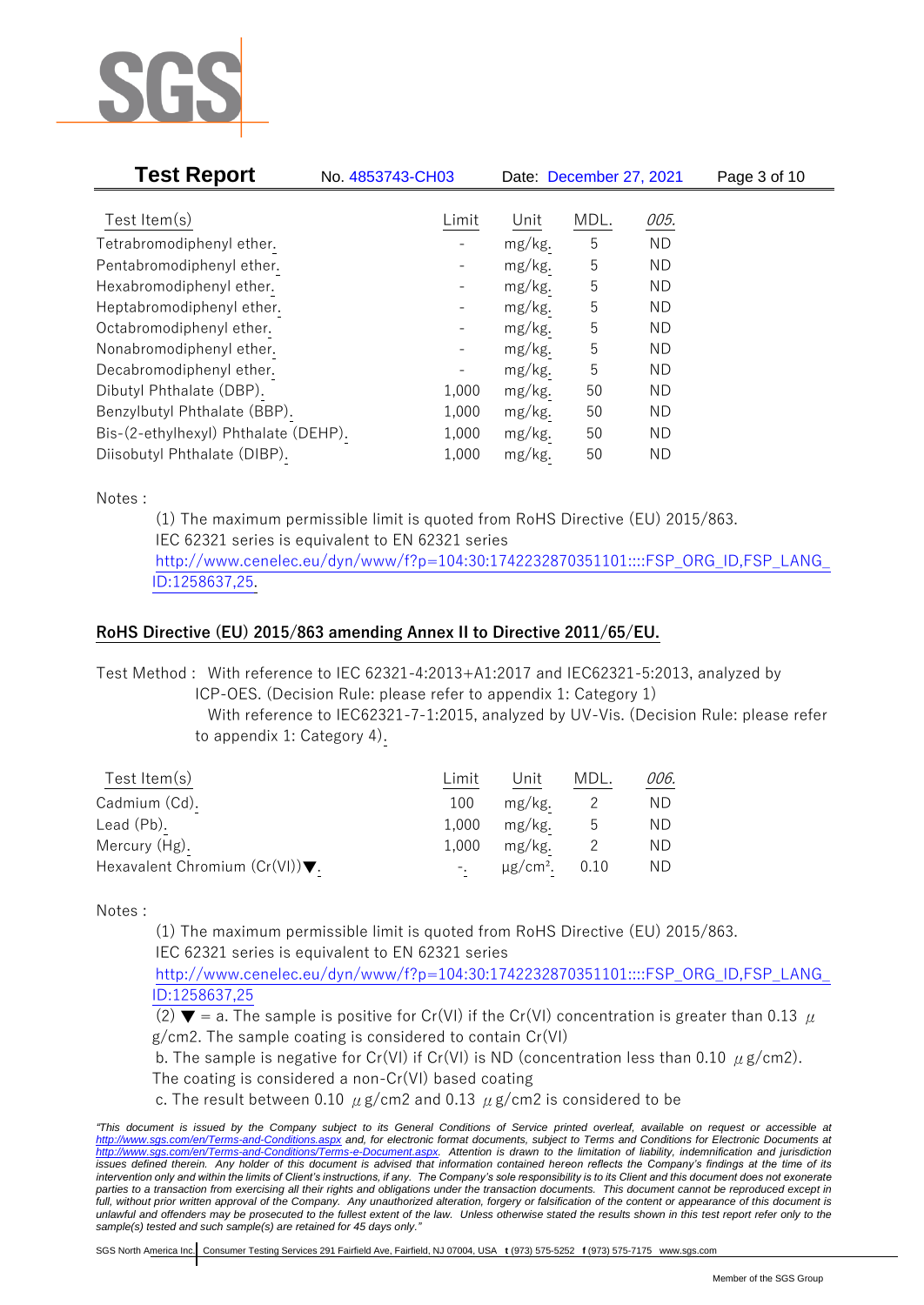

**Test Report** No. 4853743-CH03 Date: December 27, 2021 Page 4 of 10

inconclusive - unavoidable coating variations may influence the determination Information on storage conditions and production date of the tested sample is unavailable and thus Cr(VI) results represent status of the sample at the time of testing.

# **2. Halogen**

# **Testing was done at an SGS Affiliate Laboratory:**

Test Method : With reference to EN 14582:2016, analysis was performed by IC..

| Test Item(s)    | Limit                    | Unit   | MDL. | 005.   |
|-----------------|--------------------------|--------|------|--------|
| Fluorine (F).   | $\overline{\phantom{a}}$ | mg/kg. | 50   | 180000 |
| Chlorine (CI).  |                          | mg/kg. | 50   | ΝD     |
| Bromine (Br).   | $\overline{\phantom{a}}$ | mg/kg. | 50   | ND     |
| $Iodine$ $(I).$ |                          | mg/kg. | 50   | ND     |

Notes :

(1) The measurement report of the expanded uncertainty with confident level 95% by coverage factor k=2, is 20% for each analyte of Fluorine, Chlorine, Bromine and Iodine.

*"This document is issued by the Company subject to its General Conditions of Service printed overleaf, available on request or accessible at <http://www.sgs.com/en/Terms-and-Conditions.aspx> and, for electronic format documents, subject to Terms and Conditions for Electronic Documents at [http://www.sgs.com/en/Terms-and-Conditions/Terms-e-Document.aspx.](http://www.sgs.com/en/Terms-and-Conditions/Terms-e-Document.aspx) Attention is drawn to the limitation of liability, indemnification and jurisdiction issues defined therein. Any holder of this document is advised that information contained hereon reflects the Company's findings at the time of its intervention only and within the limits of Client's instructions, if any. The Company's sole responsibility is to its Client and this document does not exonerate parties to a transaction from exercising all their rights and obligations under the transaction documents. This document cannot be reproduced except in full, without prior written approval of the Company. Any unauthorized alteration, forgery or falsification of the content or appearance of this document is unlawful and offenders may be prosecuted to the fullest extent of the law. Unless otherwise stated the results shown in this test report refer only to the sample(s) tested and such sample(s) are retained for 45 days only."*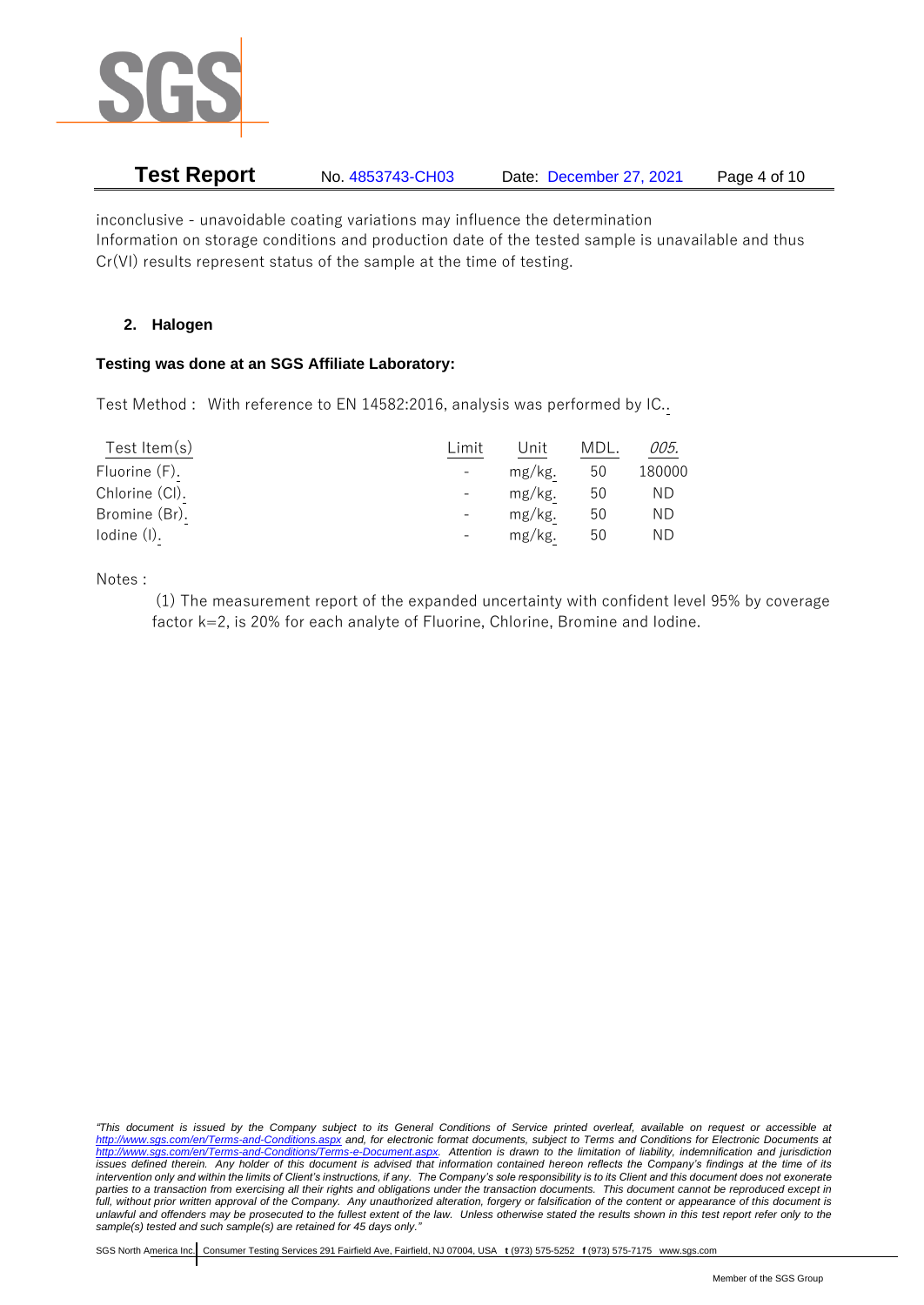

### Appendix 1

| Category       | Decision Rule Statement                                                                                                                                                                                                                                                                                                                                                                                                                                                                                                                                                                                                                                                                                                                                                                                                                                                                                                                                                                                                                                                                                                                                                                                                                                                                                                                                                                                                                    |  |  |
|----------------|--------------------------------------------------------------------------------------------------------------------------------------------------------------------------------------------------------------------------------------------------------------------------------------------------------------------------------------------------------------------------------------------------------------------------------------------------------------------------------------------------------------------------------------------------------------------------------------------------------------------------------------------------------------------------------------------------------------------------------------------------------------------------------------------------------------------------------------------------------------------------------------------------------------------------------------------------------------------------------------------------------------------------------------------------------------------------------------------------------------------------------------------------------------------------------------------------------------------------------------------------------------------------------------------------------------------------------------------------------------------------------------------------------------------------------------------|--|--|
| $\overline{1}$ | The decision rule for conformity reporting is based on the non-binary statement with quard band (is<br>equal to the expanded measurement uncertainty with a 95% coverage probability, w = U95) in<br>ILAC-G8:09/2019 Clause 4.2.3.<br>"Pass - the measured value is within (or below / above) the acceptance limit, where the<br>А.<br>acceptance limit is below / above to the quard band." or "Pass - The measured values were<br>observed in tolerance at the points tested. The specific false accept risk is up to 2.5%.".<br>B.<br>"Conditional Pass - The measured values were observed in tolerance at the points tested.<br>However, a portion of the expanded measurement uncertainty intervals about one or more<br>measured values exceeded / out of tolerance. When the measured result is close to the<br>tolerance, the specific false accept risk is up to 50%.".<br>C.<br>"Conditional Fail - One or more measured values were observed out of tolerance at the<br>points tested. However, a portion of the expanded measurement uncertainty intervals about<br>one or more measured values were in tolerance. When the measured result is close to the<br>tolerance, the specific false reject risk is up to 50%.".<br>"Fail - the measured value is out of (or below / above) the tolerance limit added / subtracted<br>D.<br>to the guard band." or "Fail - One or more measured values were observed out of tolerance |  |  |
| $\overline{2}$ | at the points tested". The specific false reject risk is up to 2.5%.<br>The decision rule for conformity reporting is based on BS EN 1811:2011+A1:2015: Reference test<br>method for release of nickel from all post assemblies which are inserted into pierced parts of the<br>human body and articles intended to come into direct and prolonged contact with the skin in<br>Section 9.2 interpretation of results.                                                                                                                                                                                                                                                                                                                                                                                                                                                                                                                                                                                                                                                                                                                                                                                                                                                                                                                                                                                                                      |  |  |
| $\overline{3}$ | The decision rule for conformity reporting is based on the general consideration of simple<br>acceptance as stated in ISO/IEC Guide 98-3: "Uncertainty of measurement - Part 3: Guide to the<br>expression of uncertainty in measurement (GUM 1995)", and more specifically for analytical<br>measurements to the EURACHEM/CITAC Guide 2012 "Quantifying Uncertainty in Analytical<br>Measurement *                                                                                                                                                                                                                                                                                                                                                                                                                                                                                                                                                                                                                                                                                                                                                                                                                                                                                                                                                                                                                                        |  |  |
| 4              | The decision rule for conformity reporting is according to the IEC 62321-7-1 Edition 1.0 2015-09<br>Section 7: Table 1-(comparison to standard and interpretation of result)                                                                                                                                                                                                                                                                                                                                                                                                                                                                                                                                                                                                                                                                                                                                                                                                                                                                                                                                                                                                                                                                                                                                                                                                                                                               |  |  |
| $\overline{5}$ | The decision rule for conformity reporting is according to the IEC 62321-3-1 Edition 1.0 2013-06<br>Annex A.3 interpretation of result.                                                                                                                                                                                                                                                                                                                                                                                                                                                                                                                                                                                                                                                                                                                                                                                                                                                                                                                                                                                                                                                                                                                                                                                                                                                                                                    |  |  |
| 6              | The decision rule for conformity reporting is according to the GB/T 26125-2011 Annex A to H                                                                                                                                                                                                                                                                                                                                                                                                                                                                                                                                                                                                                                                                                                                                                                                                                                                                                                                                                                                                                                                                                                                                                                                                                                                                                                                                                |  |  |
| 7              | The decision rule for conformity reporting is according to the requested specification or standard<br>(ASTM F963-17 section 4.3.5)                                                                                                                                                                                                                                                                                                                                                                                                                                                                                                                                                                                                                                                                                                                                                                                                                                                                                                                                                                                                                                                                                                                                                                                                                                                                                                         |  |  |
| $\overline{8}$ | The decision rule for conformity reporting is according to the requested specification or standard<br>(AS/NZS ISO 8124 Part 3 section 4.2)                                                                                                                                                                                                                                                                                                                                                                                                                                                                                                                                                                                                                                                                                                                                                                                                                                                                                                                                                                                                                                                                                                                                                                                                                                                                                                 |  |  |
|                | If the decision rule is not feasible to be used and the uncertainty of the result is able to be provided,<br>Remark the uncertainty range of the result will be shown in the report. Otherwise, only result will be shown<br>in the report.                                                                                                                                                                                                                                                                                                                                                                                                                                                                                                                                                                                                                                                                                                                                                                                                                                                                                                                                                                                                                                                                                                                                                                                                |  |  |

*"This document is issued by the Company subject to its General Conditions of Service printed overleaf, available on request or accessible at <http://www.sgs.com/en/Terms-and-Conditions.aspx> and, for electronic format documents, subject to Terms and Conditions for Electronic Documents at [http://www.sgs.com/en/Terms-and-Conditions/Terms-e-Document.aspx.](http://www.sgs.com/en/Terms-and-Conditions/Terms-e-Document.aspx) Attention is drawn to the limitation of liability, indemnification and jurisdiction issues defined therein. Any holder of this document is advised that information contained hereon reflects the Company's findings at the time of its intervention only and within the limits of Client's instructions, if any. The Company's sole responsibility is to its Client and this document does not exonerate parties to a transaction from exercising all their rights and obligations under the transaction documents. This document cannot be reproduced except in full, without prior written approval of the Company. Any unauthorized alteration, forgery or falsification of the content or appearance of this document is unlawful and offenders may be prosecuted to the fullest extent of the law. Unless otherwise stated the results shown in this test report refer only to the sample(s) tested and such sample(s) are retained for 45 days only."*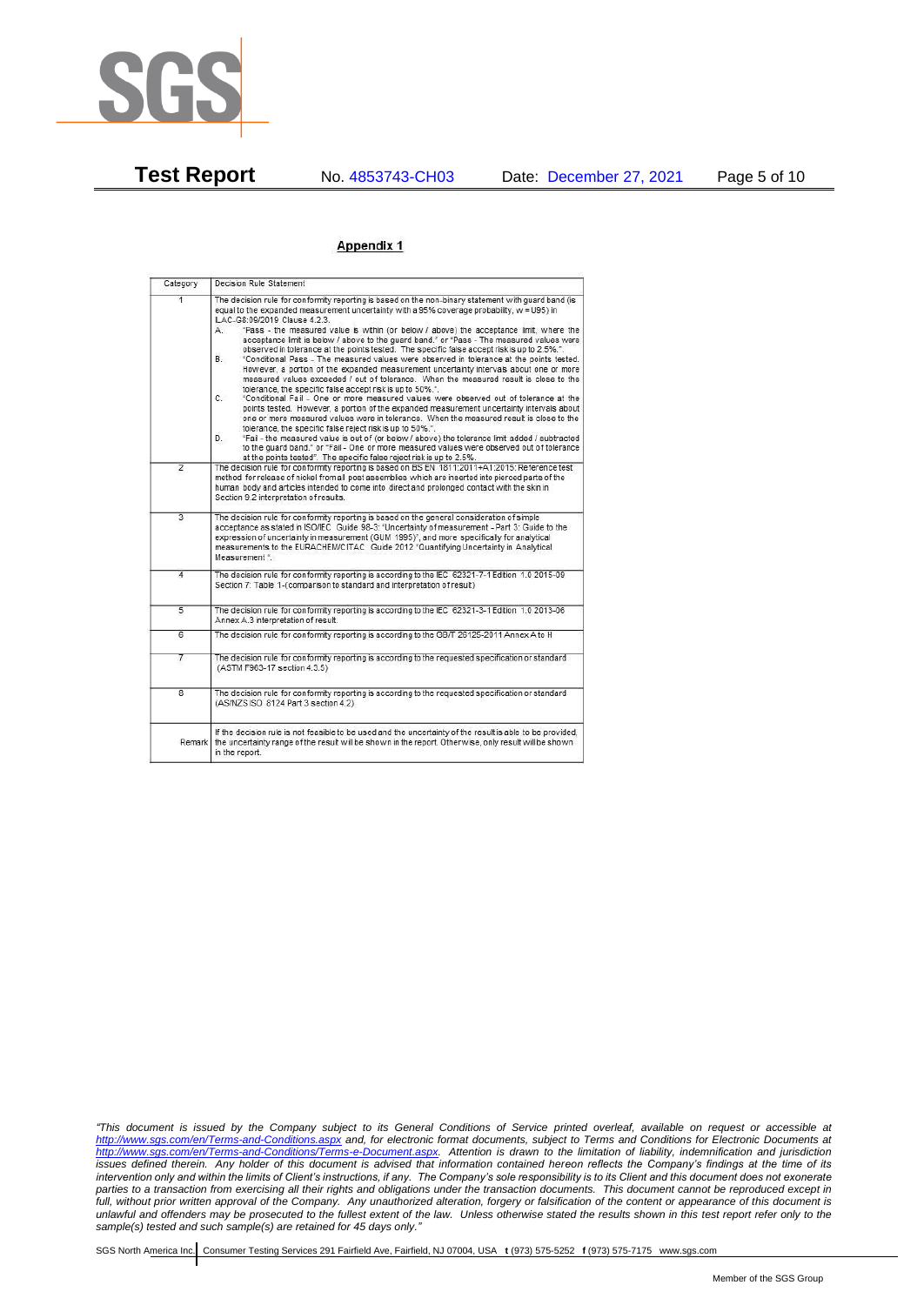

| <b>Test Report</b> | No. 4853743-CH03 | Date: December 27, 2021 | Page 6 of 10 |
|--------------------|------------------|-------------------------|--------------|
|                    |                  |                         |              |

Flowchart:



Note : 1) Boiling water test method was also performed for the analysis of Cr (VI) in metal sample. 2) The polymeric samples were dissolved totally by pre-conditioning method according to above flow chat for Cd, Pb and Hg contents analysis

| Operator       | Chiu Kan Yuen/ Tang Koon Pang (Acid digestion) |  |
|----------------|------------------------------------------------|--|
|                | Chiu Kan Yuen (Dry Ashing)                     |  |
|                | Nick Liu (Hexavalent Chromium)                 |  |
|                | Kent Wan (PBBs and PBDEs)                      |  |
| Section Chief: | Chan Chun Kit, Dickson                         |  |

*"This document is issued by the Company subject to its General Conditions of Service printed overleaf, available on request or accessible at <http://www.sgs.com/en/Terms-and-Conditions.aspx> and, for electronic format documents, subject to Terms and Conditions for Electronic Documents at [http://www.sgs.com/en/Terms-and-Conditions/Terms-e-Document.aspx.](http://www.sgs.com/en/Terms-and-Conditions/Terms-e-Document.aspx) Attention is drawn to the limitation of liability, indemnification and jurisdiction issues defined therein. Any holder of this document is advised that information contained hereon reflects the Company's findings at the time of its intervention only and within the limits of Client's instructions, if any. The Company's sole responsibility is to its Client and this document does not exonerate*  parties to a transaction from exercising all their rights and obligations under the transaction documents. This document cannot be reproduced except in *full, without prior written approval of the Company. Any unauthorized alteration, forgery or falsification of the content or appearance of this document is unlawful and offenders may be prosecuted to the fullest extent of the law. Unless otherwise stated the results shown in this test report refer only to the sample(s) tested and such sample(s) are retained for 45 days only."*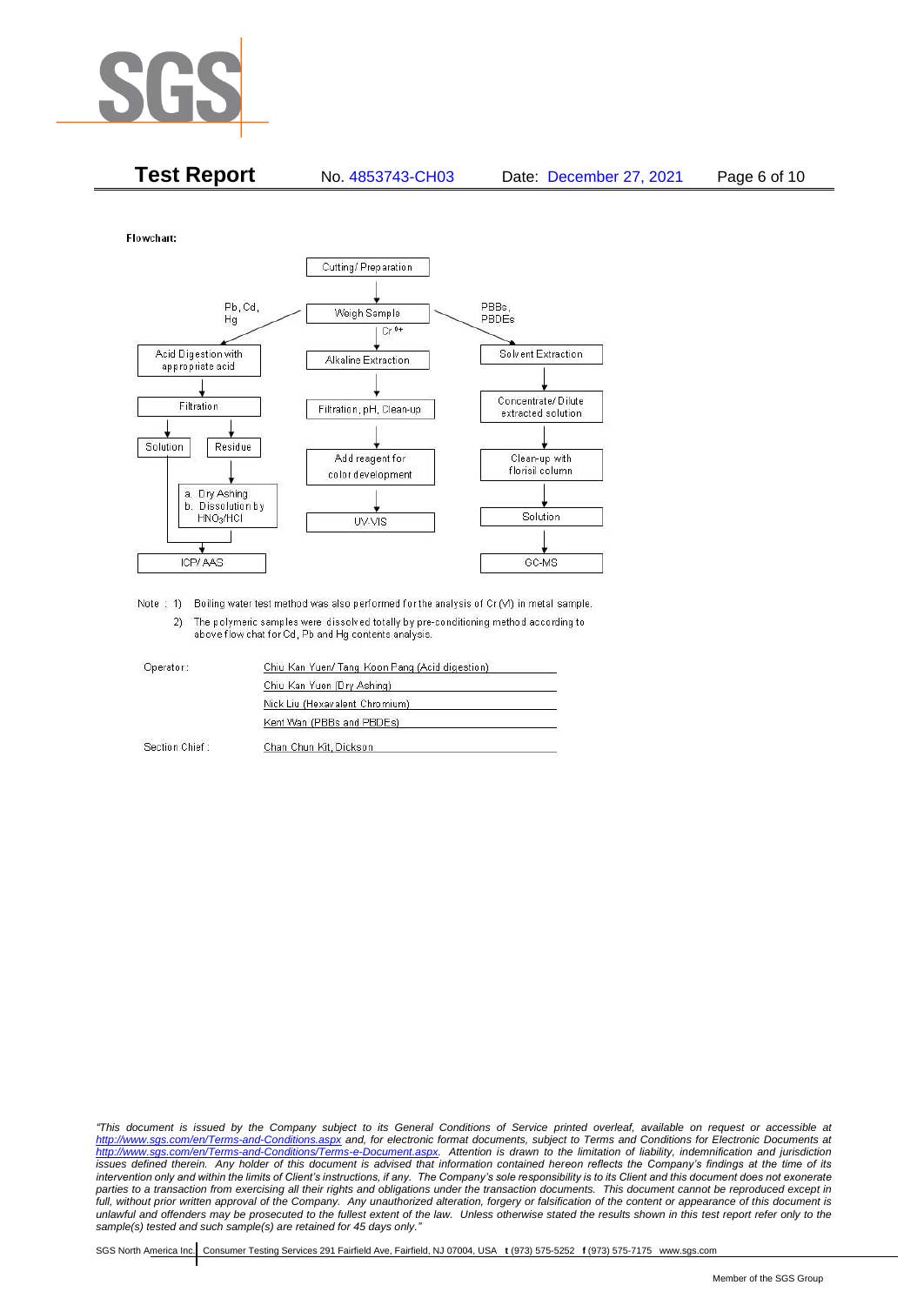

#### **Flowchart for Phthalates measurement**

Method: IEC 62321-8:2017



Tested by Checked by Lumpy Lee

Edmund Kwan

*"This document is issued by the Company subject to its General Conditions of Service printed overleaf, available on request or accessible at <http://www.sgs.com/en/Terms-and-Conditions.aspx> and, for electronic format documents, subject to Terms and Conditions for Electronic Documents at [http://www.sgs.com/en/Terms-and-Conditions/Terms-e-Document.aspx.](http://www.sgs.com/en/Terms-and-Conditions/Terms-e-Document.aspx) Attention is drawn to the limitation of liability, indemnification and jurisdiction issues defined therein. Any holder of this document is advised that information contained hereon reflects the Company's findings at the time of its intervention only and within the limits of Client's instructions, if any. The Company's sole responsibility is to its Client and this document does not exonerate*  parties to a transaction from exercising all their rights and obligations under the transaction documents. This document cannot be reproduced except in *full, without prior written approval of the Company. Any unauthorized alteration, forgery or falsification of the content or appearance of this document is unlawful and offenders may be prosecuted to the fullest extent of the law. Unless otherwise stated the results shown in this test report refer only to the sample(s) tested and such sample(s) are retained for 45 days only."*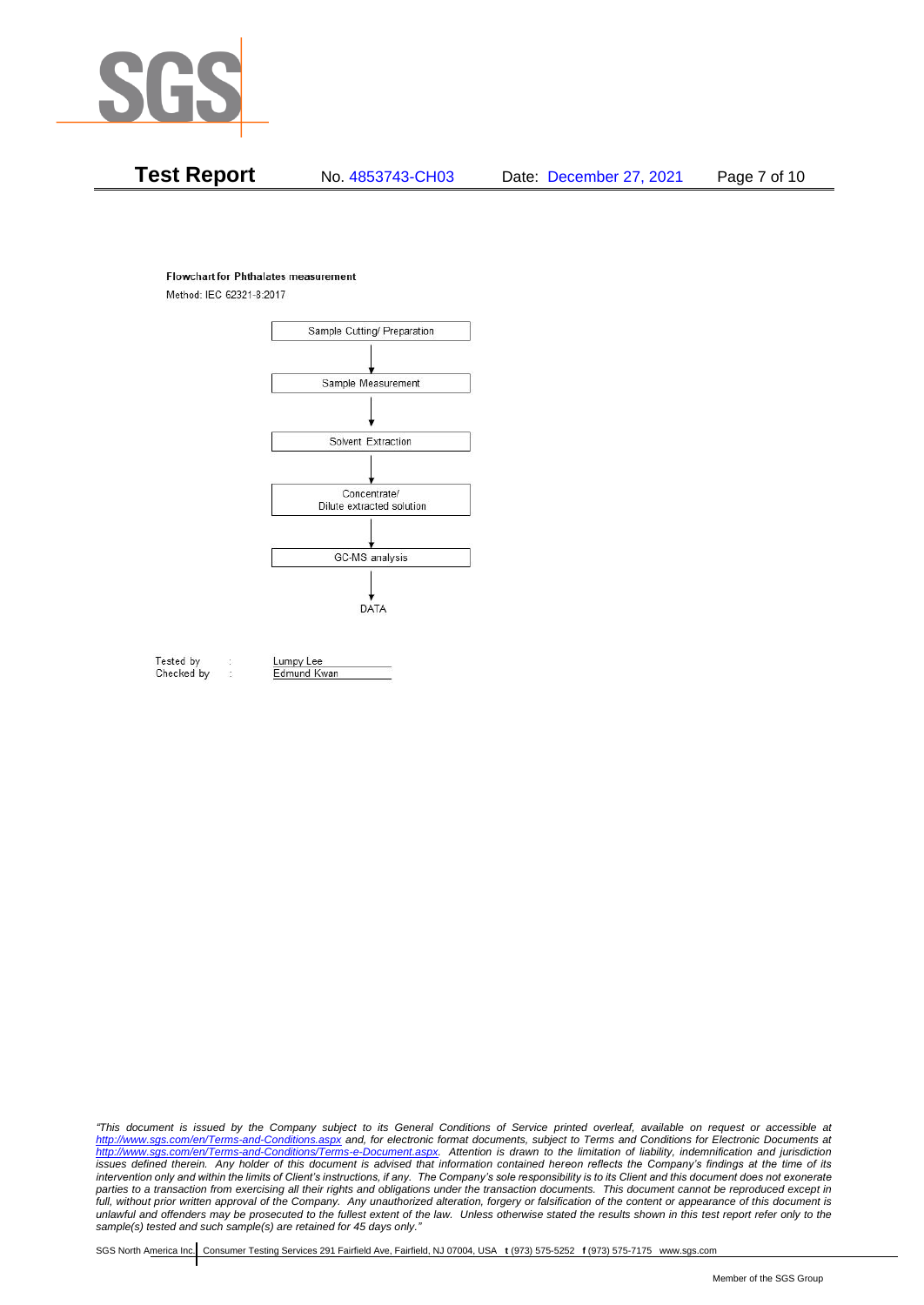

**Test Report** No. 4853743-CH03 Date: December 27, 2021 Page 8 of 10

Flowchart of IEC 62321 for metal analysis



The metallic samples were dissolved totally by pre-conditioning method according to above flow chart for Cd, Pb and Hg contents analysis.

| Operator:      | Nick Liu (Hexavalent Chromium)                  |  |  |
|----------------|-------------------------------------------------|--|--|
|                | Tang Koon Pang / Chiu Kan Yuen (Acid digestion) |  |  |
| Section Chief: | Chan Chun Kit, Dickson                          |  |  |

*"This document is issued by the Company subject to its General Conditions of Service printed overleaf, available on request or accessible at <http://www.sgs.com/en/Terms-and-Conditions.aspx> and, for electronic format documents, subject to Terms and Conditions for Electronic Documents at [http://www.sgs.com/en/Terms-and-Conditions/Terms-e-Document.aspx.](http://www.sgs.com/en/Terms-and-Conditions/Terms-e-Document.aspx) Attention is drawn to the limitation of liability, indemnification and jurisdiction issues defined therein. Any holder of this document is advised that information contained hereon reflects the Company's findings at the time of its intervention only and within the limits of Client's instructions, if any. The Company's sole responsibility is to its Client and this document does not exonerate*  parties to a transaction from exercising all their rights and obligations under the transaction documents. This document cannot be reproduced except in *full, without prior written approval of the Company. Any unauthorized alteration, forgery or falsification of the content or appearance of this document is unlawful and offenders may be prosecuted to the fullest extent of the law. Unless otherwise stated the results shown in this test report refer only to the sample(s) tested and such sample(s) are retained for 45 days only."*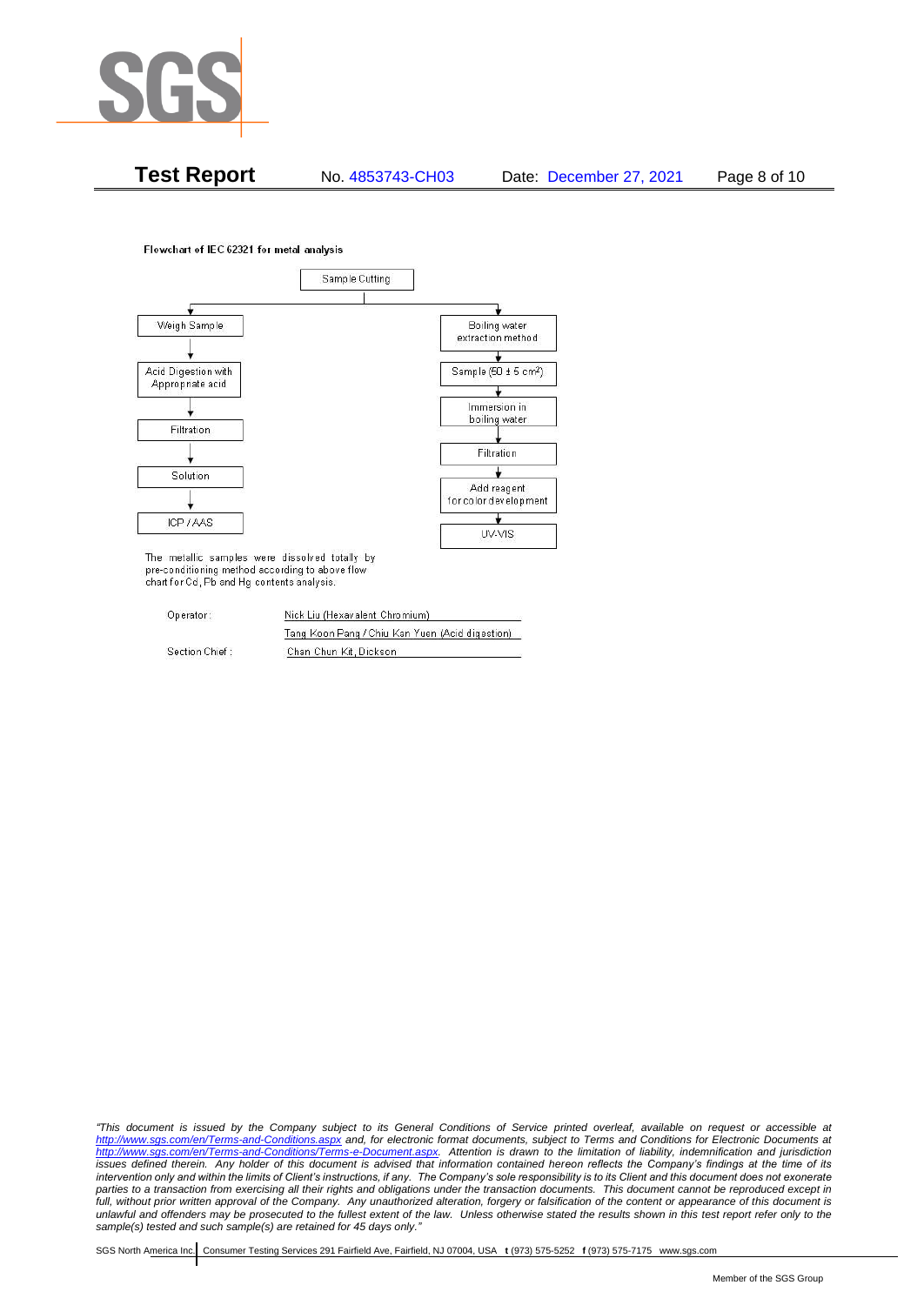

#### **Flowchart for Halogen Free Test**

Method: BS EN14582:2016



Operator: Tang Ying Sam Supervisor: Chan Chun Kit (Dickson)

*"This document is issued by the Company subject to its General Conditions of Service printed overleaf, available on request or accessible at <http://www.sgs.com/en/Terms-and-Conditions.aspx> and, for electronic format documents, subject to Terms and Conditions for Electronic Documents at [http://www.sgs.com/en/Terms-and-Conditions/Terms-e-Document.aspx.](http://www.sgs.com/en/Terms-and-Conditions/Terms-e-Document.aspx) Attention is drawn to the limitation of liability, indemnification and jurisdiction issues defined therein. Any holder of this document is advised that information contained hereon reflects the Company's findings at the time of its intervention only and within the limits of Client's instructions, if any. The Company's sole responsibility is to its Client and this document does not exonerate*  parties to a transaction from exercising all their rights and obligations under the transaction documents. This document cannot be reproduced except in *full, without prior written approval of the Company. Any unauthorized alteration, forgery or falsification of the content or appearance of this document is unlawful and offenders may be prosecuted to the fullest extent of the law. Unless otherwise stated the results shown in this test report refer only to the sample(s) tested and such sample(s) are retained for 45 days only."*